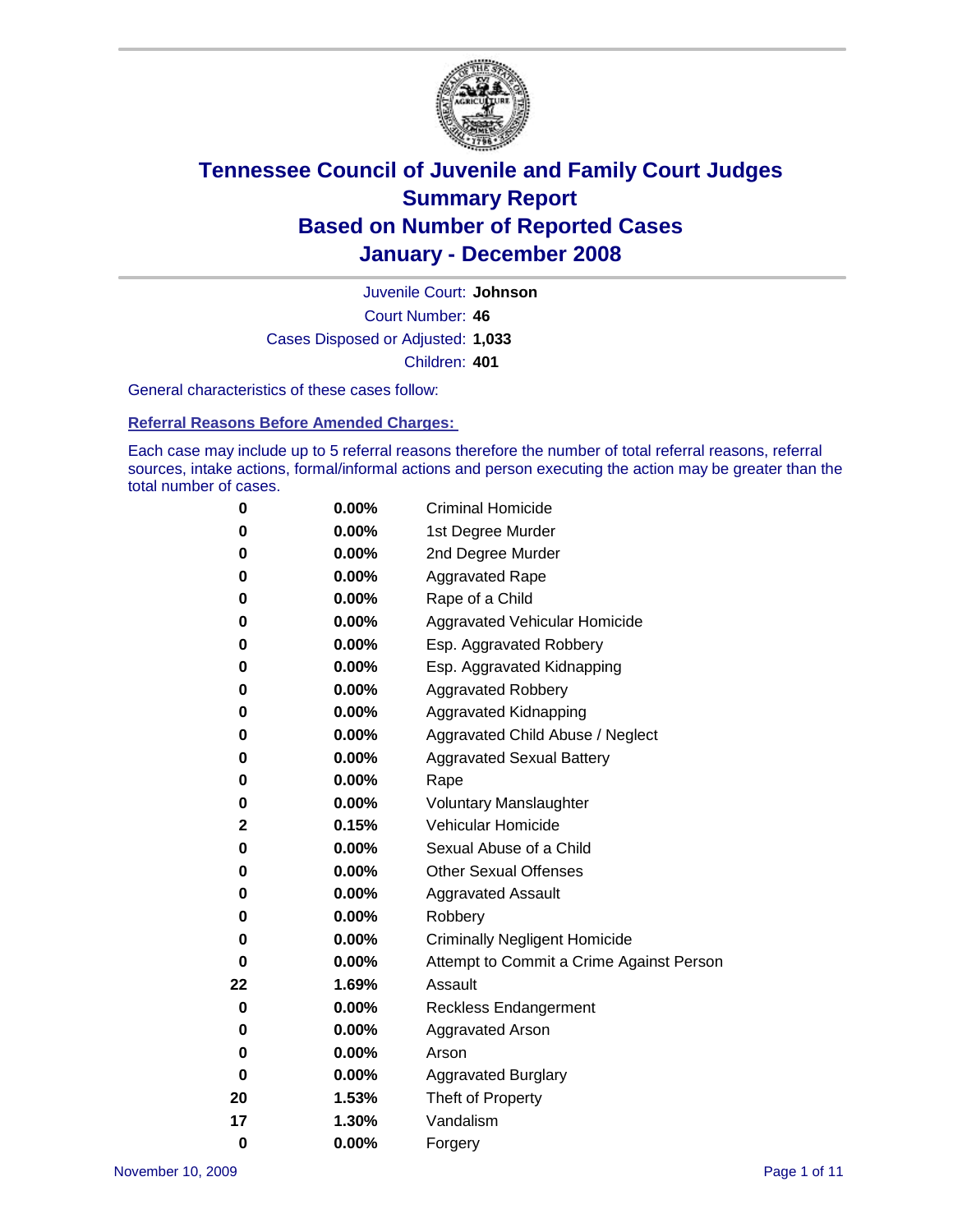

Court Number: **46** Juvenile Court: **Johnson** Cases Disposed or Adjusted: **1,033** Children: **401**

#### **Referral Reasons Before Amended Charges:**

Each case may include up to 5 referral reasons therefore the number of total referral reasons, referral sources, intake actions, formal/informal actions and person executing the action may be greater than the total number of cases.

| 0            | 0.00%    | <b>Worthless Checks</b>                                     |
|--------------|----------|-------------------------------------------------------------|
| 0            | 0.00%    | Illegal Possession / Fraudulent Use of Credit / Debit Cards |
| 7            | 0.54%    | <b>Burglary</b>                                             |
| 0            | $0.00\%$ | Unauthorized Use of a Vehicle                               |
| 0            | 0.00%    | <b>Cruelty to Animals</b>                                   |
| 0            | $0.00\%$ | Sale of Controlled Substances                               |
| 0            | 0.00%    | <b>Other Drug Offenses</b>                                  |
| 9            | 0.69%    | Possession of Controlled Substances                         |
| 0            | $0.00\%$ | <b>Criminal Attempt</b>                                     |
| 0            | 0.00%    | Carrying Weapons on School Property                         |
| 1            | 0.08%    | Unlawful Carrying / Possession of a Weapon                  |
| 1            | 0.08%    | <b>Evading Arrest</b>                                       |
| 0            | 0.00%    | Escape                                                      |
| 1            | 0.08%    | Driving Under Influence (DUI)                               |
| 13           | 1.00%    | Possession / Consumption of Alcohol                         |
| $\mathbf{2}$ | 0.15%    | Resisting Stop, Frisk, Halt, Arrest or Search               |
| 0            | 0.00%    | <b>Aggravated Criminal Trespass</b>                         |
| $\mathbf 2$  | 0.15%    | Harassment                                                  |
| 0            | $0.00\%$ | Failure to Appear                                           |
| $\mathbf 2$  | 0.15%    | Filing a False Police Report                                |
| $\mathbf 2$  | 0.15%    | Criminal Impersonation                                      |
| 11           | 0.84%    | <b>Disorderly Conduct</b>                                   |
| $\mathbf{2}$ | 0.15%    | <b>Criminal Trespass</b>                                    |
| 1            | 0.08%    | <b>Public Intoxication</b>                                  |
| 0            | $0.00\%$ | Gambling                                                    |
| 112          | 8.60%    | Traffic                                                     |
| 0            | 0.00%    | Local Ordinances                                            |
| 8            | 0.61%    | Violation of Wildlife Regulations                           |
| 6            | 0.46%    | Contempt of Court                                           |
| 34           | 2.61%    | Violation of Probation                                      |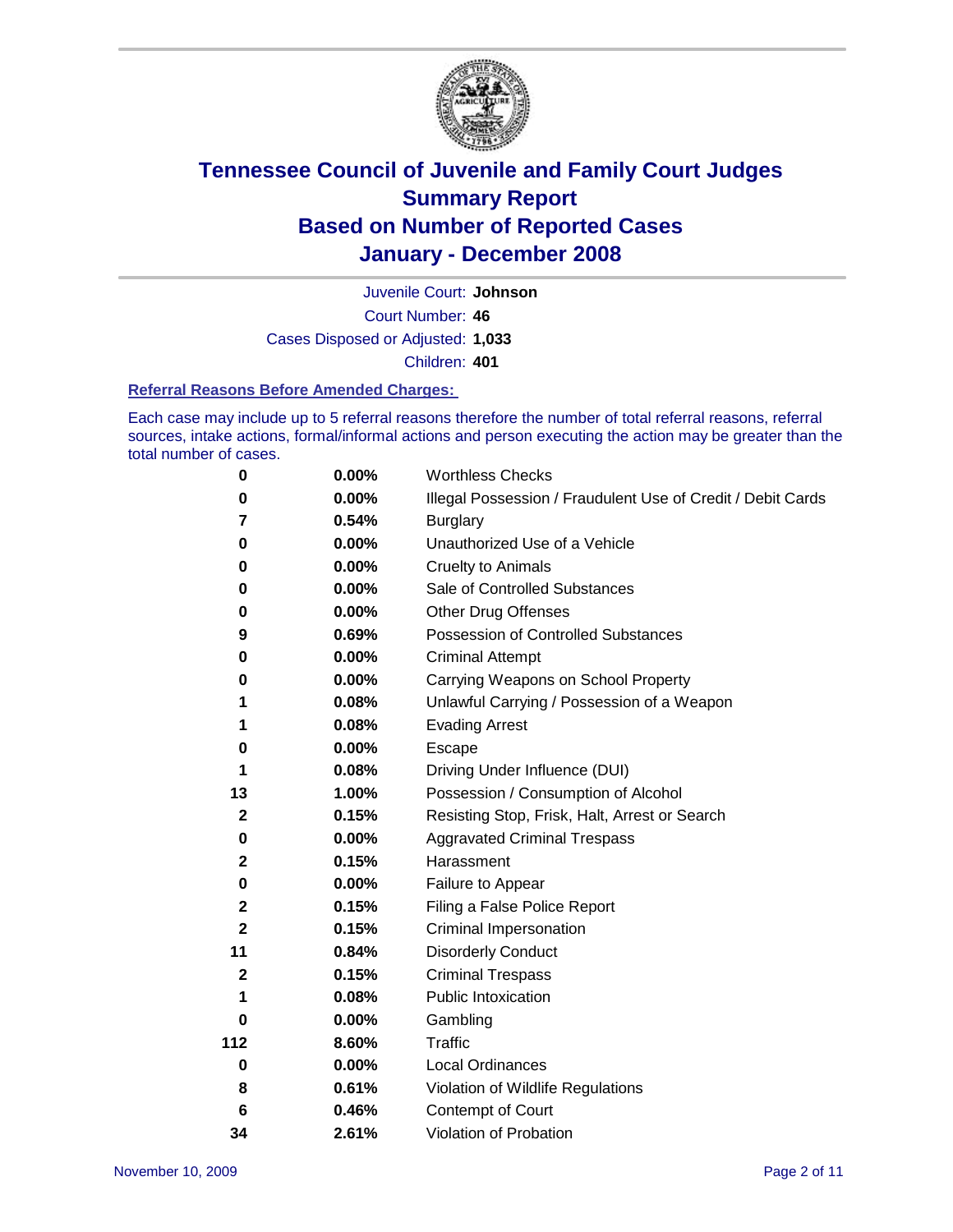

Court Number: **46** Juvenile Court: **Johnson** Cases Disposed or Adjusted: **1,033** Children: **401**

#### **Referral Reasons Before Amended Charges:**

Each case may include up to 5 referral reasons therefore the number of total referral reasons, referral sources, intake actions, formal/informal actions and person executing the action may be greater than the total number of cases.

| 0            | 0.00%   | Violation of Aftercare                 |
|--------------|---------|----------------------------------------|
| 13           | 1.00%   | <b>Unruly Behavior</b>                 |
| 33           | 2.53%   | Truancy                                |
| 1            | 0.08%   | In-State Runaway                       |
| 0            | 0.00%   | Out-of-State Runaway                   |
| 55           | 4.22%   | Possession of Tobacco Products         |
| 1            | 0.08%   | Violation of a Valid Court Order       |
| 0            | 0.00%   | <b>Violation of Curfew</b>             |
| 0            | 0.00%   | <b>Sexually Abused Child</b>           |
| $\bf{0}$     | 0.00%   | <b>Physically Abused Child</b>         |
| 16           | 1.23%   | Dependency / Neglect                   |
| 22           | 1.69%   | <b>Termination of Parental Rights</b>  |
| $\mathbf{2}$ | 0.15%   | <b>Violation of Pretrial Diversion</b> |
| 0            | 0.00%   | Violation of Informal Adjustment       |
| $\mathbf{2}$ | 0.15%   | <b>Judicial Review</b>                 |
| 220          | 16.88%  | <b>Administrative Review</b>           |
| 8            | 0.61%   | <b>Foster Care Review</b>              |
| 30           | 2.30%   | Custody                                |
| 11           | 0.84%   | Visitation                             |
| 8            | 0.61%   | Paternity / Legitimation               |
| 558          | 42.82%  | Child Support                          |
| 0            | 0.00%   | <b>Request for Medical Treatment</b>   |
| 0            | 0.00%   | <b>Consent to Marry</b>                |
| 48           | 3.68%   | Other                                  |
| 1,303        | 100.00% | <b>Total Referrals</b>                 |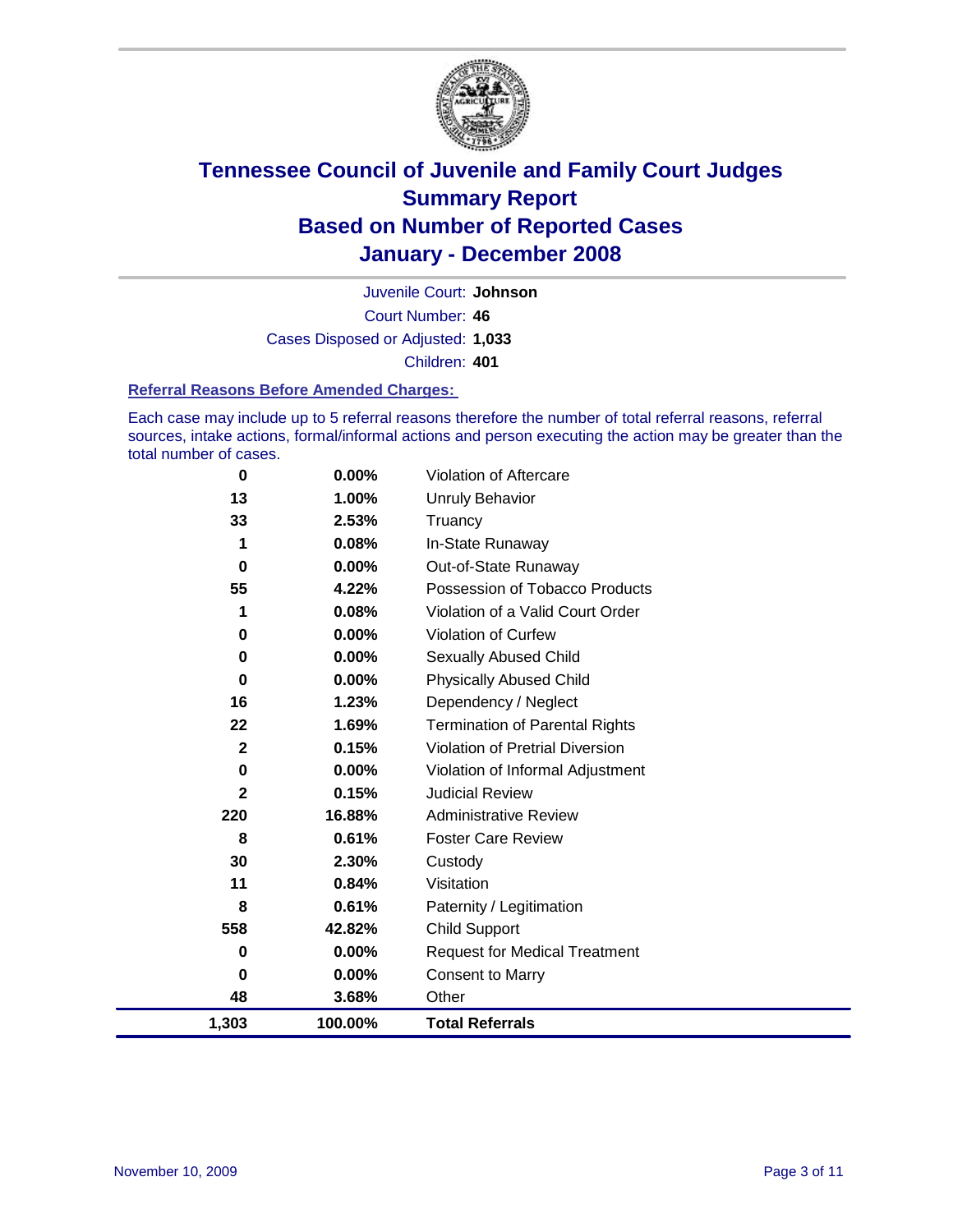

| Juvenile Court: Johnson           |  |
|-----------------------------------|--|
| Court Number: 46                  |  |
| Cases Disposed or Adjusted: 1,033 |  |
| Children: 401                     |  |
| <b>Referral Sources: 1</b>        |  |

| 1,303    | 100.00% | <b>Total Referral Sources</b>     |
|----------|---------|-----------------------------------|
| 24       | 1.84%   | Other                             |
| $\bf{0}$ | 0.00%   | Unknown                           |
| 0        | 0.00%   | Hospital                          |
| 8        | 0.61%   | Child & Parent                    |
| 20       | 1.53%   | Victim                            |
| 4        | 0.31%   | <b>Other Court</b>                |
| 0        | 0.00%   | Social Agency                     |
| 218      | 16.73%  | <b>Court Staff</b>                |
| 484      | 37.15%  | <b>District Attorney's Office</b> |
| 7        | 0.54%   | <b>Other State Department</b>     |
| 139      | 10.67%  | <b>DCS</b>                        |
| 0        | 0.00%   | <b>CSA</b>                        |
| 102      | 7.83%   | School                            |
| 1        | 0.08%   | Self                              |
| 12       | 0.92%   | Relatives                         |
| 61       | 4.68%   | Parents                           |
|          | 17.11%  | Law Enforcement                   |
|          | 223     |                                   |

### **Age of Child at Referral: 2**

|     | 100.00%  | <b>Total Child Count</b> |
|-----|----------|--------------------------|
| 0   | $0.00\%$ | <b>Unknown</b>           |
| 3   | 0.75%    | Ages 19 and Over         |
| 82  | 20.45%   | Ages 17 through 18       |
| 98  | 24.44%   | Ages 15 through 16       |
| 33  | 8.23%    | Ages 13 through 14       |
| 30  | 7.48%    | Ages 11 through 12       |
| 155 | 38.65%   | Ages 10 and Under        |
|     | 401      |                          |

<sup>1</sup> If different than number of Referral Reasons (1303), verify accuracy of your court's data.

<sup>2</sup> One child could be counted in multiple categories, verify accuracy of your court's data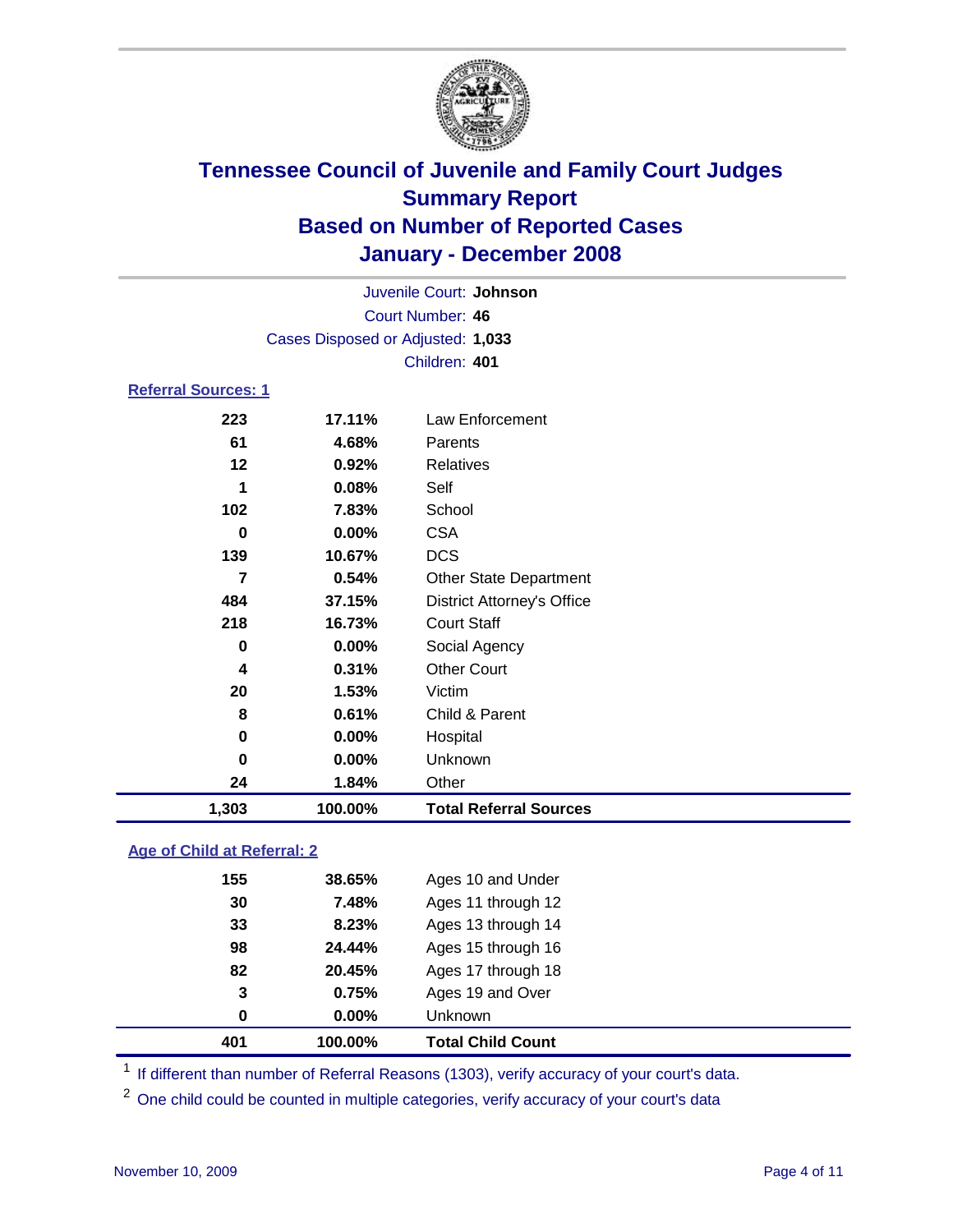

| Juvenile Court: Johnson                 |                                   |                          |  |  |
|-----------------------------------------|-----------------------------------|--------------------------|--|--|
|                                         | Court Number: 46                  |                          |  |  |
|                                         | Cases Disposed or Adjusted: 1,033 |                          |  |  |
|                                         | Children: 401                     |                          |  |  |
| Sex of Child: 1                         |                                   |                          |  |  |
| 244                                     | 60.85%                            | Male                     |  |  |
| 157                                     | 39.15%                            | Female                   |  |  |
| $\bf{0}$                                | 0.00%                             | Unknown                  |  |  |
| 401                                     | 100.00%                           | <b>Total Child Count</b> |  |  |
| Race of Child: 1                        |                                   |                          |  |  |
| 397                                     | 99.00%                            | White                    |  |  |
| 1                                       | 0.25%                             | African American         |  |  |
| $\mathbf 2$                             | 0.50%                             | Native American          |  |  |
| $\bf{0}$                                | 0.00%                             | Asian                    |  |  |
| 0                                       | 0.00%                             | Mixed                    |  |  |
| 1                                       | 0.25%                             | Unknown                  |  |  |
| 401                                     | 100.00%                           | <b>Total Child Count</b> |  |  |
| <b>Hispanic Origin: 1</b>               |                                   |                          |  |  |
| 3                                       | 0.75%                             | Yes                      |  |  |
| 398                                     | 99.25%                            | <b>No</b>                |  |  |
| $\mathbf 0$                             | 0.00%                             | Unknown                  |  |  |
| 401                                     | 100.00%                           | <b>Total Child Count</b> |  |  |
| <b>School Enrollment of Children: 1</b> |                                   |                          |  |  |
| 302                                     | 75.31%                            | Yes                      |  |  |
| 96                                      | 23.94%                            | <b>No</b>                |  |  |
| 3                                       | 0.75%                             | Unknown                  |  |  |
| 401                                     | 100.00%                           | <b>Total Child Count</b> |  |  |

One child could be counted in multiple categories, verify accuracy of your court's data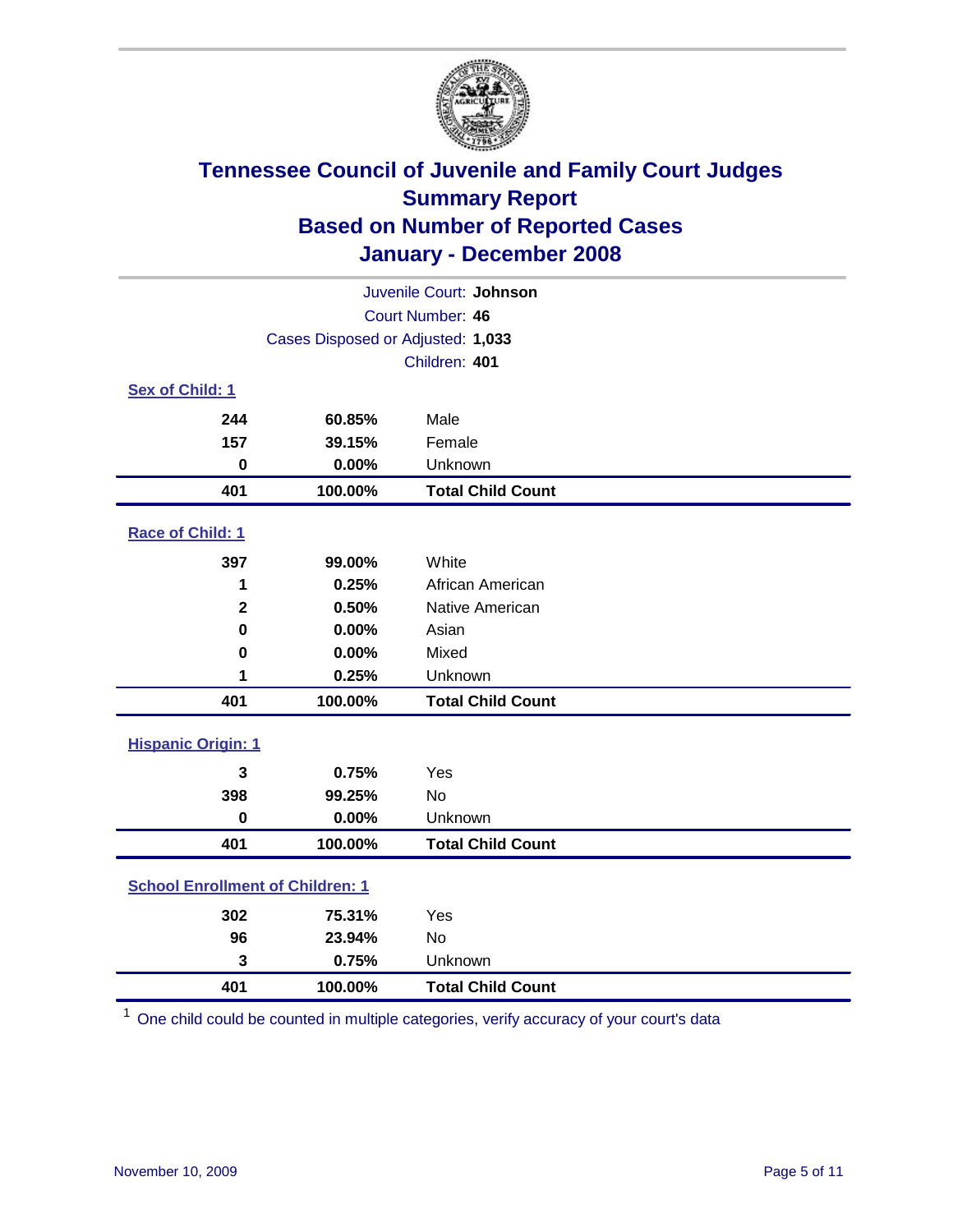

Court Number: **46** Juvenile Court: **Johnson** Cases Disposed or Adjusted: **1,033** Children: **401**

#### **Living Arrangement of Child at Time of Referral: 1**

| 401          | 100.00%  | <b>Total Child Count</b>     |
|--------------|----------|------------------------------|
| 0            | $0.00\%$ | Other                        |
| 259          | 64.59%   | <b>Unknown</b>               |
| 1            | 0.25%    | Independent                  |
| 0            | $0.00\%$ | In an Institution            |
| 3            | 0.75%    | In a Residential Center      |
| 0            | $0.00\%$ | In a Group Home              |
| 10           | 2.49%    | With Foster Family           |
| $\mathbf{2}$ | 0.50%    | With Adoptive Parents        |
| 24           | 5.99%    | <b>With Relatives</b>        |
| 14           | 3.49%    | <b>With Father</b>           |
| 62           | 15.46%   | With Mother                  |
| 10           | 2.49%    | With Mother and Stepfather   |
| 1            | 0.25%    | With Father and Stepmother   |
| 15           | 3.74%    | With Both Biological Parents |
|              |          |                              |

#### **Type of Detention: 2**

| 1,033 | 100.00%  | <b>Total Detention Count</b> |
|-------|----------|------------------------------|
| 0     | 0.00%    | Other                        |
| 1,025 | 99.23%   | Does Not Apply               |
| 1     | 0.10%    | Unknown                      |
| 0     | $0.00\%$ | <b>Psychiatric Hospital</b>  |
| 0     | 0.00%    | Jail - No Separation         |
| 0     | $0.00\%$ | Jail - Partial Separation    |
| 0     | 0.00%    | Jail - Complete Separation   |
| 7     | 0.68%    | Juvenile Detention Facility  |
| 0     | 0.00%    | Non-Secure Placement         |
|       |          |                              |

<sup>1</sup> One child could be counted in multiple categories, verify accuracy of your court's data

<sup>2</sup> If different than number of Cases (1033) verify accuracy of your court's data.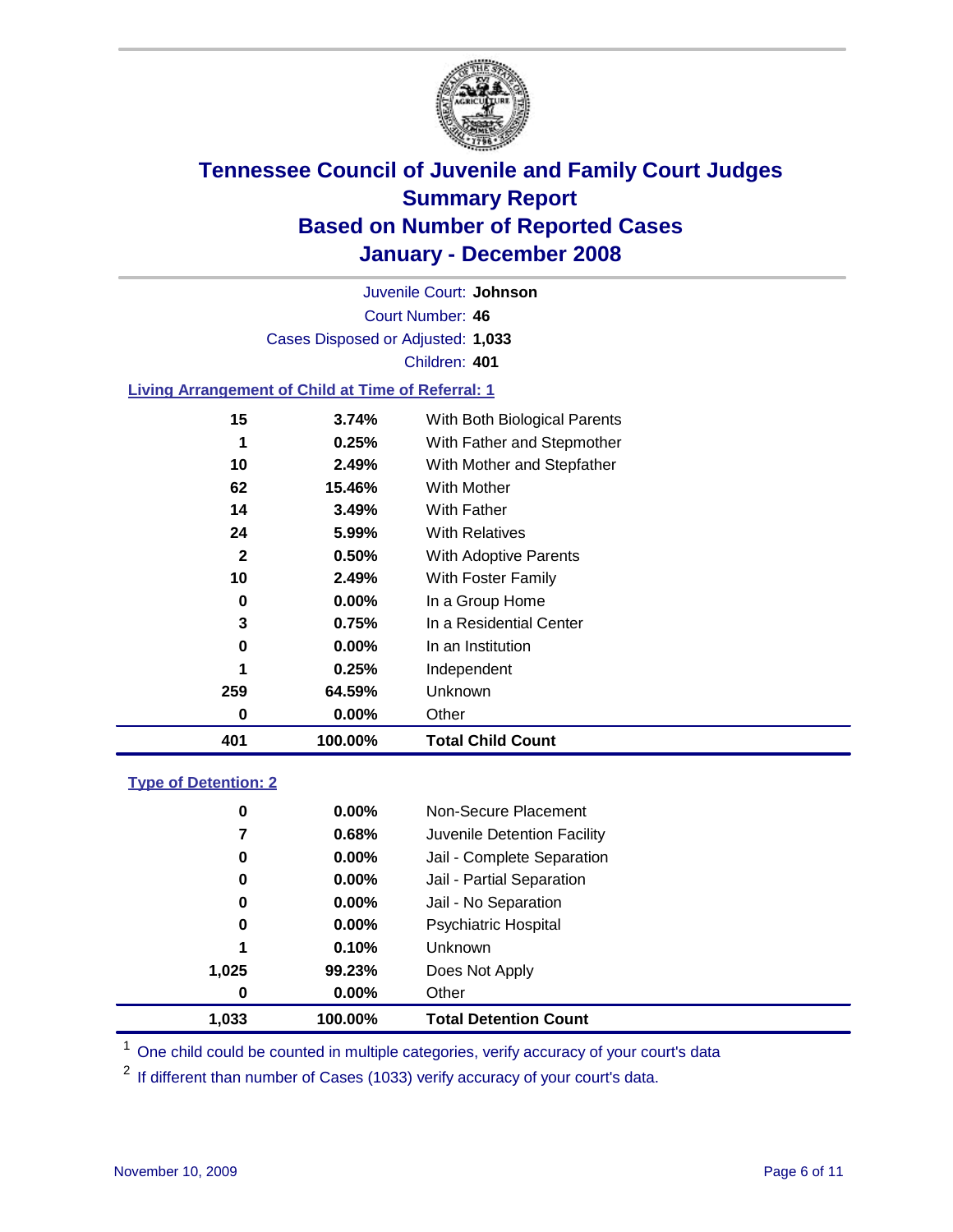

|                                                    |                                   | Juvenile Court: Johnson              |  |  |  |  |
|----------------------------------------------------|-----------------------------------|--------------------------------------|--|--|--|--|
|                                                    | Court Number: 46                  |                                      |  |  |  |  |
|                                                    | Cases Disposed or Adjusted: 1,033 |                                      |  |  |  |  |
|                                                    |                                   | Children: 401                        |  |  |  |  |
| <b>Placement After Secure Detention Hearing: 1</b> |                                   |                                      |  |  |  |  |
| 0                                                  | 0.00%                             | Returned to Prior Living Arrangement |  |  |  |  |
| 5                                                  | 0.48%                             | Juvenile Detention Facility          |  |  |  |  |
| 0                                                  | 0.00%                             | Jail                                 |  |  |  |  |
| $\mathbf{2}$                                       | 0.19%                             | Shelter / Group Home                 |  |  |  |  |
| 0                                                  | 0.00%                             | <b>Foster Family Home</b>            |  |  |  |  |
| 0                                                  | 0.00%                             | Psychiatric Hospital                 |  |  |  |  |
|                                                    | 0.10%                             | Unknown                              |  |  |  |  |
| 1,024                                              | 99.13%                            | Does Not Apply                       |  |  |  |  |
| 1                                                  | 0.10%                             | Other                                |  |  |  |  |
| 1,033                                              | 100.00%                           | <b>Total Placement Count</b>         |  |  |  |  |
|                                                    |                                   |                                      |  |  |  |  |
| <b>Intake Actions: 2</b>                           |                                   |                                      |  |  |  |  |
| 236                                                | 18.11%                            | <b>Petition Filed</b>                |  |  |  |  |
| 171                                                | 13.12%                            | <b>Motion Filed</b>                  |  |  |  |  |
| 158                                                | 12.13%                            | <b>Citation Processed</b>            |  |  |  |  |
| 0                                                  | 0.00%                             | Notification of Paternity Processed  |  |  |  |  |
| 3                                                  | 0.23%                             | Scheduling of Judicial Review        |  |  |  |  |
| 167                                                | 12.82%                            | Scheduling of Administrative Review  |  |  |  |  |
| 0                                                  | 0.00%                             | Scheduling of Foster Care Review     |  |  |  |  |
| 0                                                  | 0.00%                             | Unknown                              |  |  |  |  |
| 562                                                | 43.13%                            | Does Not Apply                       |  |  |  |  |
| 6                                                  | 0.46%                             | Other                                |  |  |  |  |
| 1,303                                              | 100.00%                           | <b>Total Intake Count</b>            |  |  |  |  |

<sup>1</sup> If different than number of Cases (1033) verify accuracy of your court's data.

<sup>2</sup> If different than number of Referral Reasons (1303), verify accuracy of your court's data.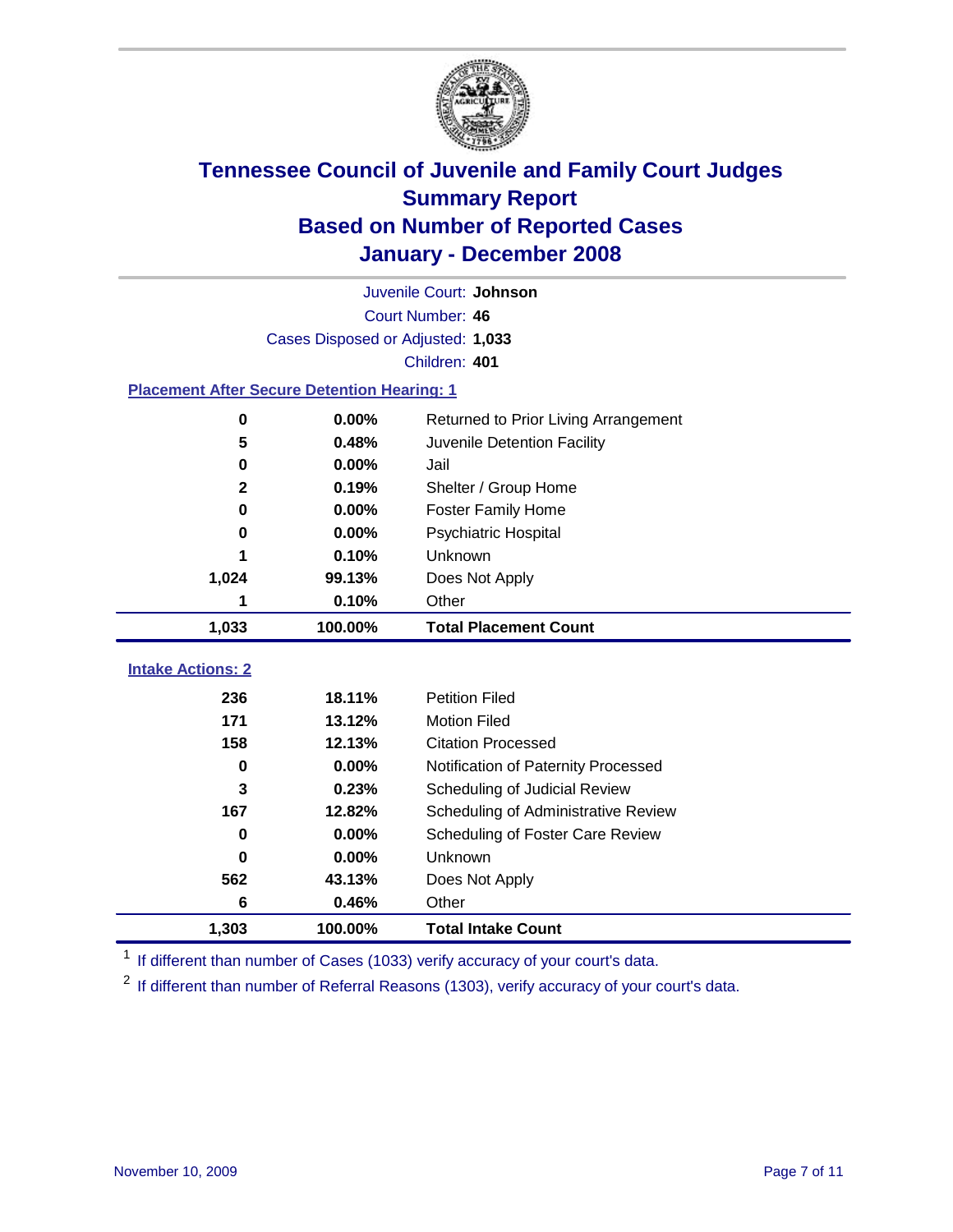

Court Number: **46** Juvenile Court: **Johnson** Cases Disposed or Adjusted: **1,033** Children: **401**

#### **Last Grade Completed by Child: 1**

| 401          | 100.00% | <b>Total Child Count</b> |
|--------------|---------|--------------------------|
| 0            | 0.00%   | Other                    |
| 299          | 74.56%  | Unknown                  |
| 0            | 0.00%   | Never Attended School    |
| $\mathbf 2$  | 0.50%   | Graduated                |
| 3            | 0.75%   | <b>GED</b>               |
| 0            | 0.00%   | Non-Graded Special Ed    |
| 1            | 0.25%   | 12th Grade               |
| 3            | 0.75%   | 11th Grade               |
| 0            | 0.00%   | 10th Grade               |
| $\mathbf{2}$ | 0.50%   | 9th Grade                |
| 7            | 1.75%   | 8th Grade                |
| 1            | 0.25%   | 7th Grade                |
| 0            | 0.00%   | 6th Grade                |
| 0            | 0.00%   | 5th Grade                |
| 0            | 0.00%   | 4th Grade                |
| 0            | 0.00%   | 3rd Grade                |
| 0            | 0.00%   | 2nd Grade                |
| 0            | 0.00%   | 1st Grade                |
| 0            | 0.00%   | Kindergarten             |
| 0            | 0.00%   | Preschool                |
| 83           | 20.70%  | Too Young for School     |

### **Enrolled in Special Education: 1**

| <b>Total Child Count</b><br>401<br>100.00% |  |
|--------------------------------------------|--|
| 0.25%<br>Unknown                           |  |
| 392<br>No<br>97.76%                        |  |
| 2.00%<br>Yes<br>8                          |  |

<sup>1</sup> One child could be counted in multiple categories, verify accuracy of your court's data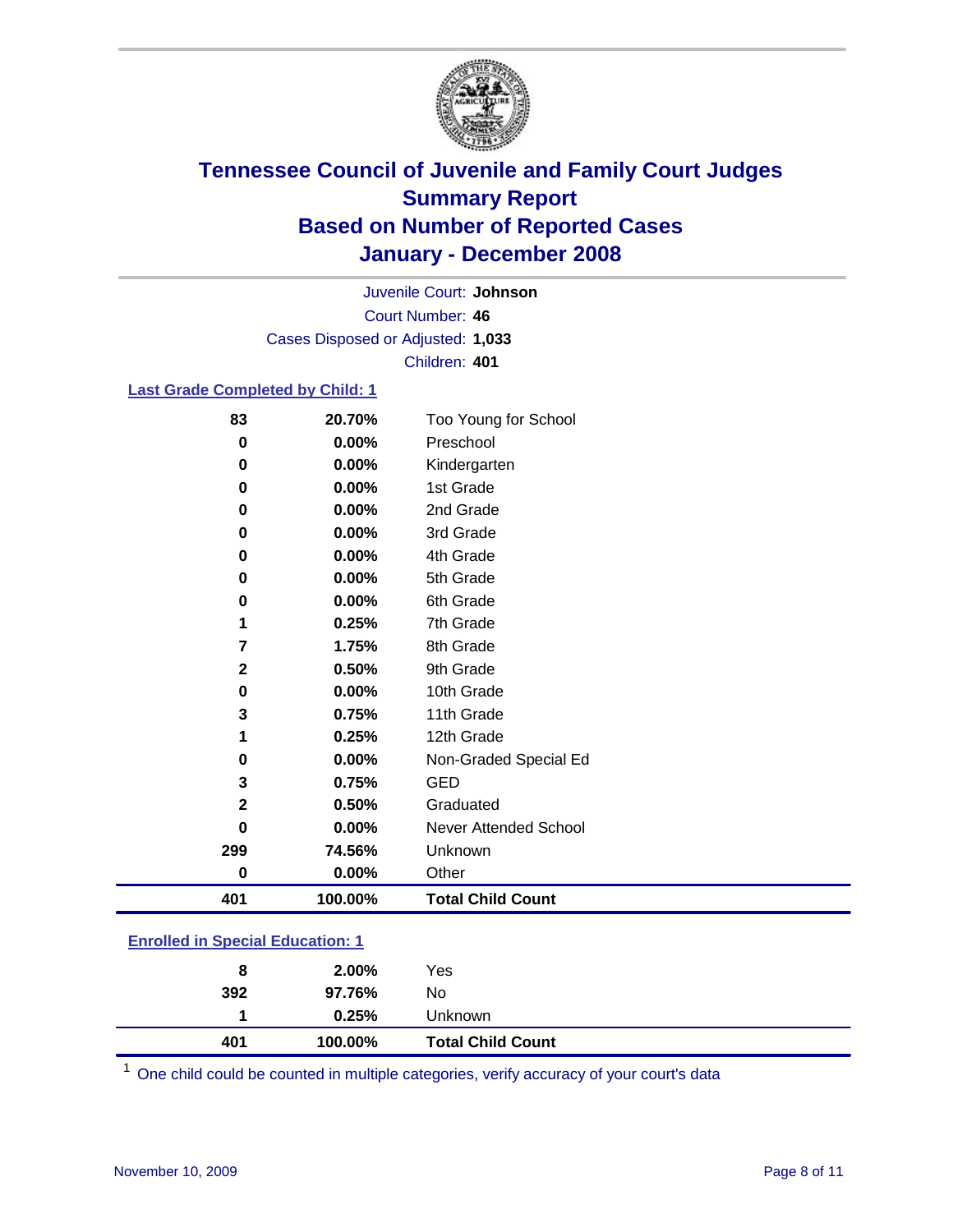

|                              |                                   | Juvenile Court: Johnson   |
|------------------------------|-----------------------------------|---------------------------|
|                              |                                   | Court Number: 46          |
|                              | Cases Disposed or Adjusted: 1,033 |                           |
|                              |                                   | Children: 401             |
| <b>Action Executed By: 1</b> |                                   |                           |
| 1,295                        | 99.39%                            | Judge                     |
| 0                            | $0.00\%$                          | Referee                   |
| 0                            | $0.00\%$                          | <b>YSO</b>                |
| 8                            | 0.61%                             | Other                     |
| 0                            | $0.00\%$                          | Unknown                   |
| 1,303                        | 100.00%                           | <b>Total Action Count</b> |

#### **Formal / Informal Actions: 1**

| 145          | 11.13%   | Dismissed                                        |
|--------------|----------|--------------------------------------------------|
| 0            | $0.00\%$ | Retired / Nolle Prosequi                         |
| 56           | 4.30%    | <b>Complaint Substantiated Delinquent</b>        |
| 158          | 12.13%   | <b>Complaint Substantiated Status Offender</b>   |
| $\mathbf{2}$ | 0.15%    | <b>Complaint Substantiated Dependent/Neglect</b> |
| 0            | 0.00%    | <b>Complaint Substantiated Abused</b>            |
| 0            | $0.00\%$ | <b>Complaint Substantiated Mentally III</b>      |
| 0            | $0.00\%$ | Informal Adjustment                              |
| 11           | 0.84%    | <b>Pretrial Diversion</b>                        |
| 4            | 0.31%    | <b>Transfer to Adult Court Hearing</b>           |
| 5            | 0.38%    | Charges Cleared by Transfer to Adult Court       |
| 118          | $9.06\%$ | Special Proceeding                               |
| 46           | 3.53%    | <b>Review Concluded</b>                          |
| 601          | 46.12%   | Case Held Open                                   |
| 157          | 12.05%   | Other                                            |
| 0            | $0.00\%$ | Unknown                                          |
| 1,303        | 100.00%  | <b>Total Action Count</b>                        |

<sup>1</sup> If different than number of Referral Reasons (1303), verify accuracy of your court's data.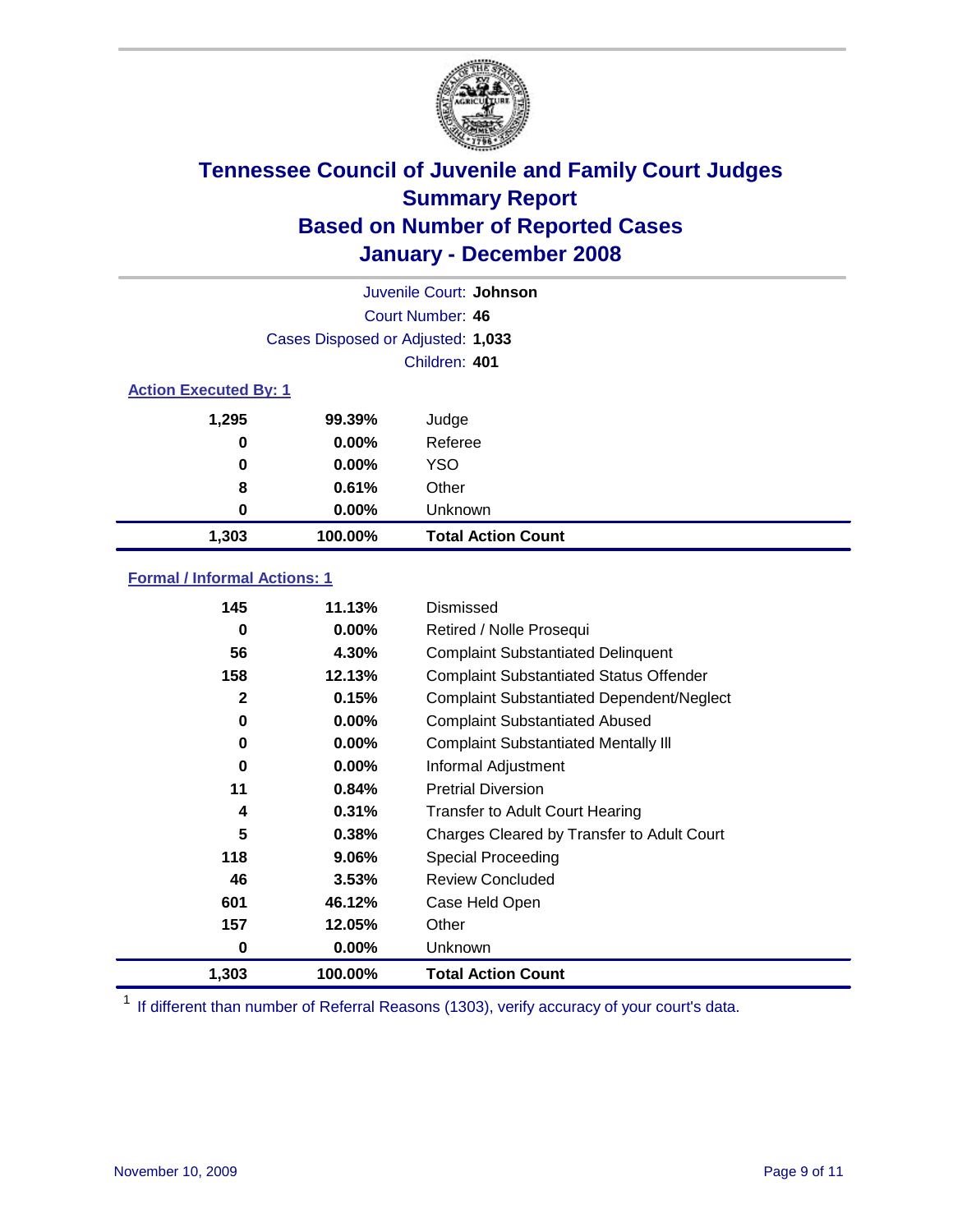

|                       |                                   | Juvenile Court: Johnson                               |
|-----------------------|-----------------------------------|-------------------------------------------------------|
|                       |                                   | Court Number: 46                                      |
|                       | Cases Disposed or Adjusted: 1,033 |                                                       |
|                       |                                   | Children: 401                                         |
| <b>Case Outcomes:</b> |                                   | There can be multiple outcomes for one child or case. |
| 111                   | 8.04%                             | <b>Case Dismissed</b>                                 |
| 0                     | 0.00%                             | Case Retired or Nolle Prosequi                        |
| 0                     | 0.00%                             | Warned / Counseled                                    |
| 666                   | 48.26%                            | Held Open For Review                                  |
| 9                     | 0.65%                             | Supervision / Probation to Juvenile Court             |
| 0                     | 0.00%                             | <b>Probation to Parents</b>                           |
| 0                     | 0.00%                             | Referral to Another Entity for Supervision / Service  |
| 2                     | 0.14%                             | Referred for Mental Health Counseling                 |
| 2                     | 0.14%                             | Referred for Alcohol and Drug Counseling              |
| 0                     | 0.00%                             | <b>Referred to Alternative School</b>                 |
| 0                     | 0.00%                             | Referred to Private Child Agency                      |
| 0                     | 0.00%                             | Referred to Defensive Driving School                  |
| 0                     | 0.00%                             | Referred to Alcohol Safety School                     |
| 0                     | 0.00%                             | Referred to Juvenile Court Education-Based Program    |
| 0                     | 0.00%                             | Driver's License Held Informally                      |
| 0                     | 0.00%                             | <b>Voluntary Placement with DMHMR</b>                 |
| 0                     | 0.00%                             | <b>Private Mental Health Placement</b>                |
| 0                     | 0.00%                             | Private MR Placement                                  |
| 0                     | 0.00%                             | Placement with City/County Agency/Facility            |
| 0                     | 0.00%                             | Placement with Relative / Other Individual            |
| 129                   | 9.35%                             | Fine                                                  |
| 0                     | 0.00%                             | <b>Public Service</b>                                 |
| 5                     | 0.36%                             | Restitution                                           |
| 0                     | 0.00%                             | <b>Runaway Returned</b>                               |
| 0                     | 0.00%                             | No Contact Order                                      |
| 1                     | 0.07%                             | Injunction Other than No Contact Order                |
| 0                     | 0.00%                             | <b>House Arrest</b>                                   |
| 0                     | 0.00%                             | <b>Court Defined Curfew</b>                           |
| 0                     | 0.00%                             | Dismissed from Informal Adjustment                    |
| 0                     | 0.00%                             | <b>Dismissed from Pretrial Diversion</b>              |
| 1                     | 0.07%                             | <b>Released from Probation</b>                        |
| 2                     | 0.14%                             | <b>Transferred to Adult Court</b>                     |
| 0                     | $0.00\%$                          | <b>DMHMR Involuntary Commitment</b>                   |